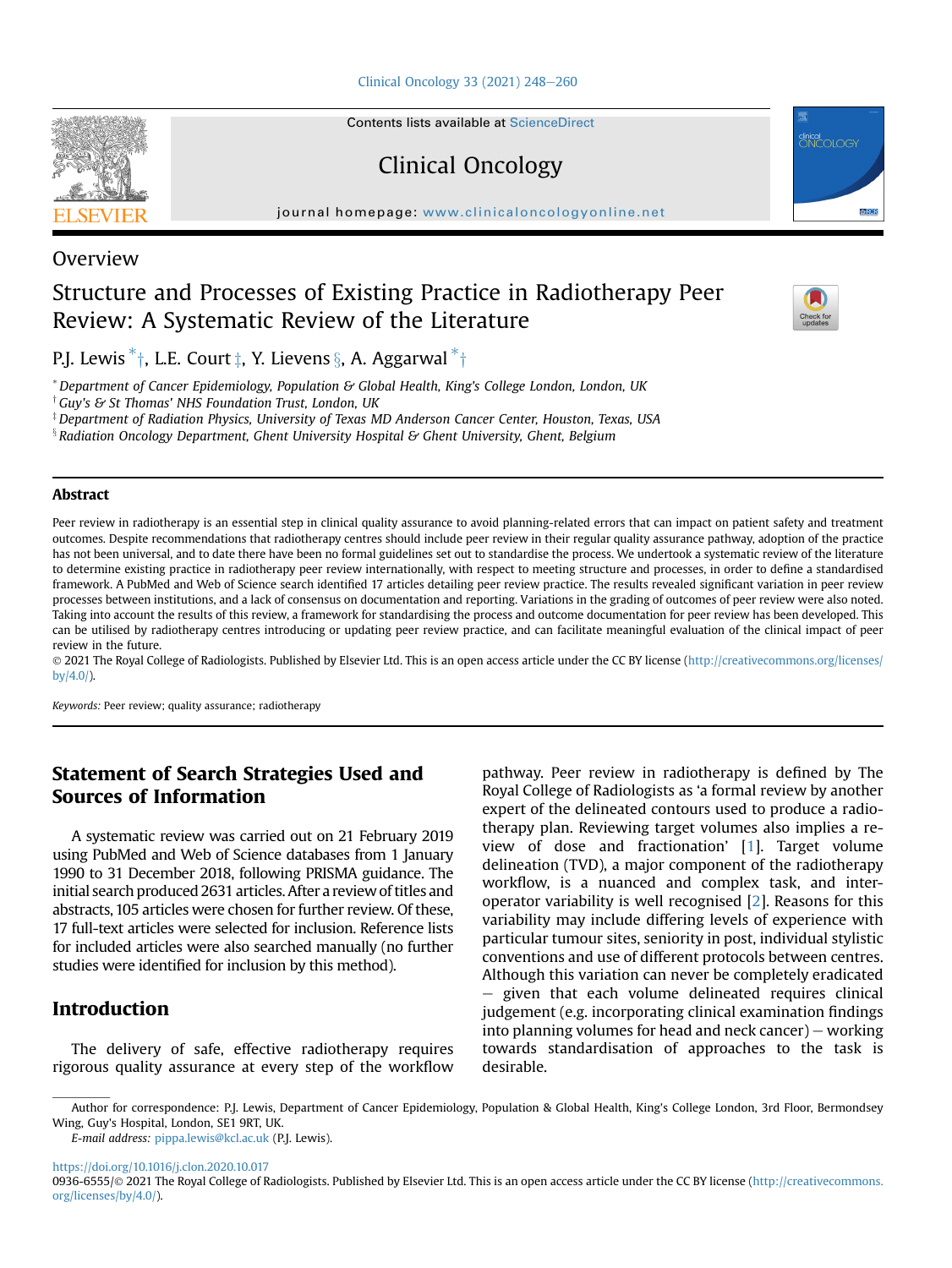A review of dosimetry, beam arrangements, dose volume histograms and other plan parameters is also often undertaken alongside TVD review during quality assurance processes, so that the final treatment plan has been thoroughly assessed and agreed upon by the multidisciplinary team. While TVD is usually a single user process, plan production and treatment delivery and verification are often undertaken with second check systems, or by physicists and radiographers working in pairs. Particular emphasis on peer review of the TVD process is thus essential in the quality assurance pathway.

Reviews of radiotherapy protocol compliance as part of clinical trial quality assurance have shown a significant negative impact on overall survival and locoregional disease control where deviations from the protocol occurred  $[3-5]$  $[3-5]$  $[3-5]$  $[3-5]$  $[3-5]$ . Protocol deviations observed included the geographical miss of primary tumours, inadequate margins applied to treatment volumes and partial treatment of elective volumes [\[6\]](#page-11-3). A recent review by Cox et al. [[7\]](#page-11-4) of TVD assessment as part of radiation therapy quality assurance (RTQA) for clinical trials proposed a new approach to RTQA. They recommended prospective TVD reviews for novel or complex techniques and consistent reporting of RTQA programme outcomes to enable an assessment of the impact of TVD deviations on clinical outcomes. In the non-trial setting, the Belgian initiative PROCARE (PROject on CAncer of the Rectum) has also shown that the quality assurance process improves uniformity of volume delineation [[8](#page-12-0)]. Additionally, the World Health Organisation's 'Radiotherapy risk profile', published in 2008 [[9\]](#page-12-1), the American Society for Radiation Oncology's White Paper in 2013 [\[10](#page-12-2)] and The Royal College of Radiologists' 'Radiotherapy target volume definition and peer review guidance' in 2017 [[1](#page-11-0)] have all acknowledged the benefits of peer review as a routine quality assurance tool.

Despite these publications, there are no consensus recommendations for a standardised peer review meeting structure for centres undertaking the process, and no internationally agreed minimum dataset requirements for reporting peer review outcomes to enable international benchmarking and meaningful evaluation of its impact.

A systematic review in 2017 by Brunskill et al. [[11](#page-12-3)] evaluated the published data on peer review practice with a focus on its clinical impact. The review found that, on average, amendments to treatment plans were recommended in 10.8% of cases; 1.8% of these changes were defined as 'major' and most of the modified plans required a change in TVD. In designating a change as 'minor' or 'major', the authors acknowledged a lack of standardised nomenclature for the recommendations. This review, together with a further review by Huo et al. [\[12\]](#page-12-4), also noted wide variation in rates of plan amendment recommendations between centres, and suggested that this heterogeneity may relate, in part, to a lack of standardised practice in peer review.

A recommended meeting framework and defined outcome measures can facilitate the introduction of formalised peer review into regular practice, and, where

peer review is already taking place, can align these quality improvement practices nationally and internationally.

This review therefore seeks to carry out a comprehensive appraisal of the literature to identify the structure and processes of peer review meetings that are taking place currently in radiotherapy centres internationally. It is expected to:

- Identify existing practice in peer review in radiotherapy institutions and describe core aspects of peer review structure
- Inform minimum criteria for peer review structure for any centre (whether introducing or updating a peer review programme) to allow meaningful impact on radiotherapy quality.

Evaluation of the clinical impact of peer review is outside the scope of this study; and indeed has previously been addressed in the abovementioned articles [\[11,](#page-12-3)[12\]](#page-12-4).

# Materials and Methods

A systematic review was carried out on 21 February 2019 using PubMed and Web of Science databases from 1 January 1990 to 31 December 2018, following PRISMA guidance [[13\]](#page-12-5). The full search strategy is available in the supplementary data (Appendix A). The initial search produced 2631 articles. After a review of titles and abstracts, 105 articles were chosen for further review. Of these, 17 full-text articles were selected for inclusion (see [Figure 1](#page-2-0)). Reference lists for included articles were also searched manually (no further studies were identified for inclusion by this method).

# Inclusion Criteria

Published full-text articles describing peer review meeting structure and processes in radiotherapy institutions were considered for inclusion. Articles must have been published in English in a peer reviewed journal between the dates specified above.

## Exclusion Criteria

Any papers not describing the standard practice of radiotherapy peer review in the institution or those describing implementation of change in the peer review process without full details of their existing practice, were excluded.

Publications describing peer review or quality assurance related to clinical trials were excluded, as radiotherapy clinical trial protocols contain specific quality assurance instructions for institutions partaking in these studies, which are centrally defined and may differ from local quality assurance or peer review processes. Review articles, surveys, abstracts and conference proceedings were also excluded.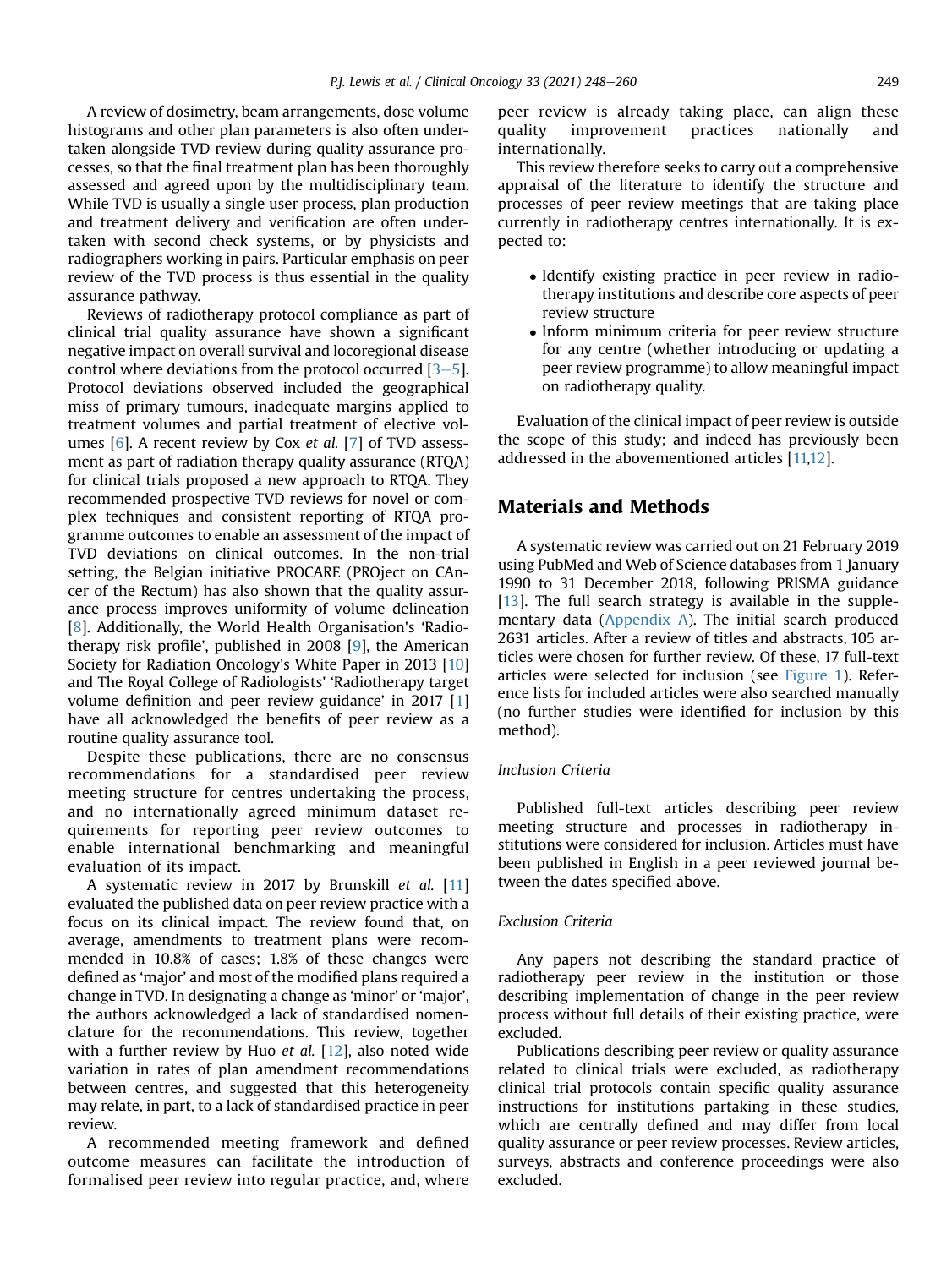<span id="page-2-0"></span>

Fig 1. PRISMA flow chart of identification of articles for inclusion.

# Data Selection

PJL carried out the initial search and selected articles meeting inclusion criteria from titles and abstracts for fulltext review. PJL and AA then independently reviewed fulltext articles to consider whether inclusion and/or exclusion criteria were met.

# Data Extraction

PIL extracted data from included studies, with consultation from AA. Data extracted included:

- location of study;
- frequency and length of peer review meeting;
- meeting format (face-to-face, tele- or videoconferencing);
- whether peer review was prospective or retrospective (i.e. peer review occurring before or after patient started treatment);
- number of cases discussed (i.e. all cases or a random selection);
- attendees at meetings;
- type of peer review (whether TVD only, or review of TVD and dosimetry);
- grading system used to score recommendations of peer review;
- standard protocol used for peer review decisionmaking;
- documentation of peer review outcomes;
- feedback mechanism for sharing peer review decisions.

# Results

In total, 17 articles were included in the analysis  $[14-30]$  $[14-30]$  $[14-30]$  $[14-30]$  $[14-30]$ . [Table 1](#page-4-0) is a summary of these articles describing peer review meeting structure and processes. Of the 17 articles, most were from centres in the USA ( $n = 10, 58.8\%$ )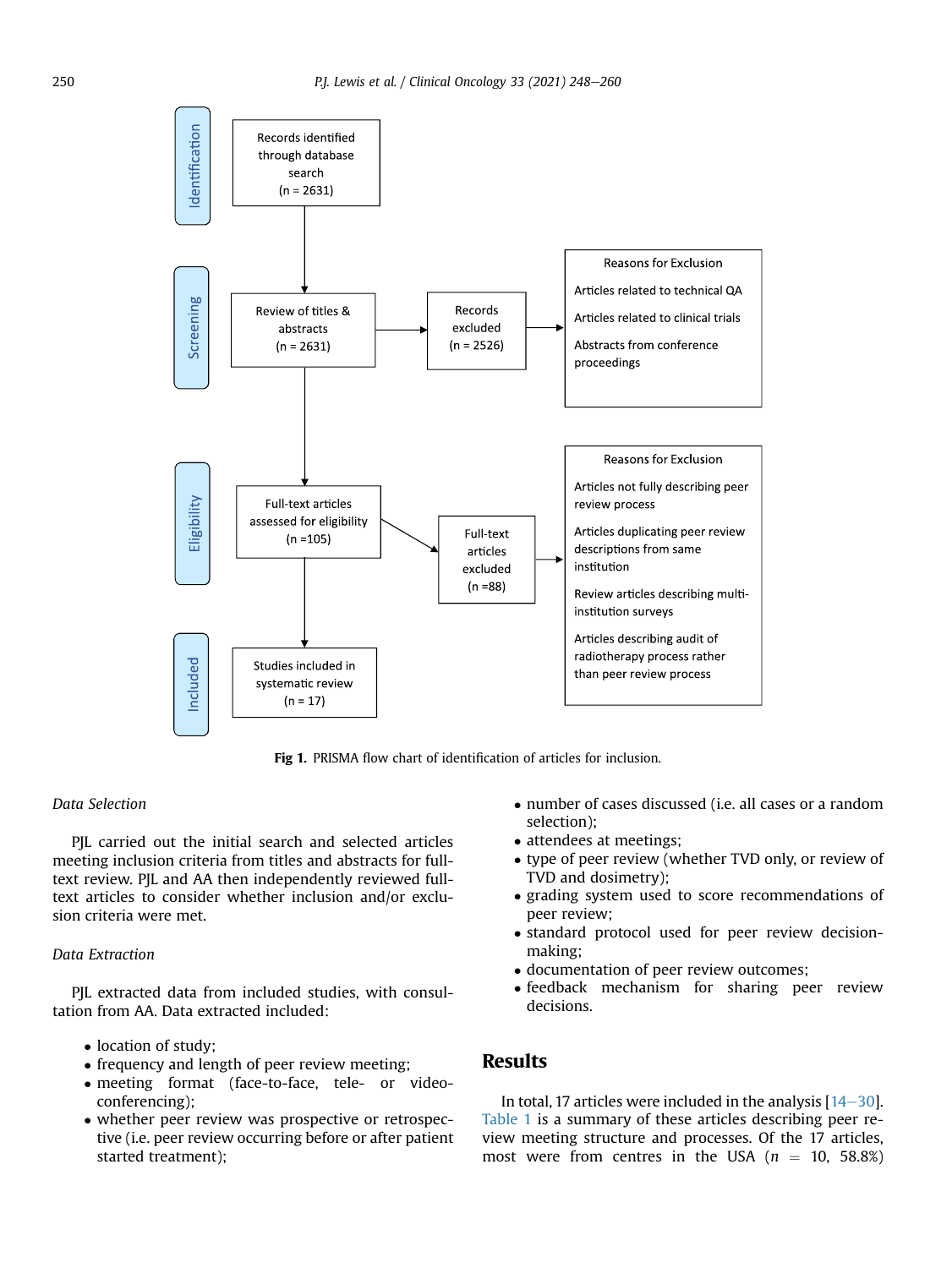[[14,](#page-12-6)[15](#page-12-7),[18,](#page-12-8)[20,](#page-12-9)[21,](#page-12-10)[25](#page-12-11)-[27,](#page-12-11)[29,](#page-12-12)[30\]](#page-12-13), followed by Canada ( $n = 3$ , 17.6%) [[19,](#page-12-14)[23,](#page-12-15)[24](#page-12-16)]; the UK ( $n = 3$ , 17.6%) [\[17,](#page-12-17)[22](#page-12-18)[,28](#page-12-19)] and Australia ( $n = 1, 5.5\%$ ) [[16](#page-12-20)].

Eight institutions (47.1%) held weekly peer review meetings  $[17-19,23,24,27,28,30]$  $[17-19,23,24,27,28,30]$  $[17-19,23,24,27,28,30]$  $[17-19,23,24,27,28,30]$  $[17-19,23,24,27,28,30]$  $[17-19,23,24,27,28,30]$  $[17-19,23,24,27,28,30]$  $[17-19,23,24,27,28,30]$  $[17-19,23,24,27,28,30]$  $[17-19,23,24,27,28,30]$ , with a smaller number meeting more frequently than this  $-$  two groups met daily [[21,](#page-12-10)[25](#page-12-11)]. One centre reported their practice of 'on-demand' peer review, to avoid causing delays [[22](#page-12-18)]. Nine (52.9%) centres did not report the length of the meetings; of those that did, a scheduled 1-h meeting was most common ( $n = 6$ , 35.3%) [[14,](#page-12-6)[16](#page-12-20),[17,](#page-12-17)[23,](#page-12-15)[24,](#page-12-16)[28](#page-12-19)].

Face-to-face meetings within the department were the most common format. For 12 centres  $(70.6%)$   $[17–26,28,29]$  $[17–26,28,29]$  $[17–26,28,29]$  $[17–26,28,29]$  $[17–26,28,29]$  $[17–26,28,29]$  $[17–26,28,29]$ , attendees were from a single institution, whereas one article reported attendees from separate affiliated centres [[30\]](#page-12-13). Four centres (23.5%) used tele-conferencing, videoconferencing or desktop sharing facilities to carry out multiinstitution peer review  $[14–17,27]$  $[14–17,27]$  $[14–17,27]$  $[14–17,27]$  $[14–17,27]$ . Two centres (11.8%) carried out peer review in the presence of patients, to allow for physical examination [[20,](#page-12-9)[29](#page-12-12)].

Seven centres (41.2%) carried out tumour site-specific peer review  $[18, 20, 22, 24, 28-30]$  $[18, 20, 22, 24, 28-30]$  $[18, 20, 22, 24, 28-30]$  $[18, 20, 22, 24, 28-30]$  $[18, 20, 22, 24, 28-30]$  $[18, 20, 22, 24, 28-30]$  $[18, 20, 22, 24, 28-30]$  $[18, 20, 22, 24, 28-30]$ , and were specifically described for lung, head and neck, and breast cancers. One report focused on peer review for stereotactic body radiotherapy only [\[25\]](#page-12-11). However, this centre does carry out peer review for all radiotherapy treatments routinely.

The criteria for inclusion of cases at peer review meetings were locally defined and varied  $-$  examples included 'all radical treatments'; '"complex" treatments'; 'treatments giving  $>10$  Gy'; and 'curative and complex palliative treatments'. In 15 of the 17 centres, all eligible cases meeting those criteria were discussed  $(88.2%)$   $[14,15,17–22,24–30]$  $[14,15,17–22,24–30]$  $[14,15,17–22,24–30]$  $[14,15,17–22,24–30]$  $[14,15,17–22,24–30]$  $[14,15,17–22,24–30]$  $[14,15,17–22,24–30]$  $[14,15,17–22,24–30]$  $[14,15,17–22,24–30]$  $[14,15,17–22,24–30]$ . However, in the remaining two centres (11.8%), a random selection from the cases eligible for discussion was chosen [[16,](#page-12-20)[23\]](#page-12-15).

Senior physicians (consultants or attendings) were present at peer review meetings in all centres. Junior doctors (registrars or residents) attended in more than half of the centres included in this review  $(n = 11, 64.7\%)$  $[14,16-19,21,24,25,27,28,30]$  $[14,16-19,21,24,25,27,28,30]$  $[14,16-19,21,24,25,27,28,30]$  $[14,16-19,21,24,25,27,28,30]$  $[14,16-19,21,24,25,27,28,30]$  $[14,16-19,21,24,25,27,28,30]$  $[14,16-19,21,24,25,27,28,30]$  $[14,16-19,21,24,25,27,28,30]$  $[14,16-19,21,24,25,27,28,30]$  $[14,16-19,21,24,25,27,28,30]$  $[14,16-19,21,24,25,27,28,30]$  $[14,16-19,21,24,25,27,28,30]$ . After senior doctors, the most commonly present staff were physicists (present at meetings in 13 centres; 76.5%); dosimetrists ( $n = 9$ , 52.9%); radiation therapists ( $n = 7,41\%$ ) and radiologists ( $n = 2,11.8\%$ ). Two centres invited site-specific radiologists to the meeting, one centre had nurses present at the meeting [\[21](#page-12-10)], another invited physician assistants [[27\]](#page-12-21).

In most centres ( $n = 10, 58.8\%$ ) [[14](#page-12-6)-[16,](#page-12-6)[19](#page-12-14)[,23,](#page-12-15)[24,](#page-12-16)[26](#page-12-22)-[29](#page-12-22)], peer review was designed to review both TVD and physics plan evaluation. At the remaining meetings ( $n = 7, 41.2\%)$  $[17,18,20-22,25,30]$  $[17,18,20-22,25,30]$  $[17,18,20-22,25,30]$  $[17,18,20-22,25,30]$  $[17,18,20-22,25,30]$  $[17,18,20-22,25,30]$  $[17,18,20-22,25,30]$  $[17,18,20-22,25,30]$  $[17,18,20-22,25,30]$ , peer review was carried out before physics planning, and focused on TVD and organ at risk delineation only.

Analysing TVD and physics plan characteristics at peer review requires outcome measures to be defined. Six of 17 (35.3%) centres in this review used the following nomenclature 'major change'; 'minor change'; 'no change' to determine the outcome of the peer review discussion [[14,](#page-12-6)[17,](#page-12-17)[20](#page-12-9)[,26](#page-12-22)[,27,](#page-12-21)[29\]](#page-12-12). Six centres (35.3%) used their own bespoke system [\[15](#page-12-7),[16](#page-12-20)[,18](#page-12-8),[21,](#page-12-10)[22](#page-12-18)[,25\]](#page-12-11), with varying levels of detail regarding the recommended changes (see [Table 2](#page-7-0)). Three centres simply recorded 'change' or 'no change' (17.7%) [[19,](#page-12-14)[28,](#page-12-19)[30](#page-12-13)], whereas the 'ABC' system introduced by Lefresne *et al.* [\[23\]](#page-12-15) was used by two centres  $(11.8\%)$  [[23](#page-12-15),[24](#page-12-16)]. (In this system, a grade A is designated 'adequate'; grade B is defined as 'potential changes for future are suggested, treatment can proceed' and grade C designates that the plan is 'unsatisfactory, requires change before the next treatment'.)

Documentation of the outcome of the peer review process was reported by  $12/17$  centres (70.6%) [[15](#page-12-7)[,16,](#page-12-20)[18,](#page-12-8)[19](#page-12-14)[,21](#page-12-10)-[26](#page-12-10), [28](#page-12-19)[,30\]](#page-12-13). Of these, 10 (58.8%) used electronic databases  $[16,18,19,21-23,25,26,28,30]$  $[16,18,19,21-23,25,26,28,30]$  $[16,18,19,21-23,25,26,28,30]$  $[16,18,19,21-23,25,26,28,30]$  $[16,18,19,21-23,25,26,28,30]$  $[16,18,19,21-23,25,26,28,30]$  $[16,18,19,21-23,25,26,28,30]$  $[16,18,19,21-23,25,26,28,30]$  $[16,18,19,21-23,25,26,28,30]$  $[16,18,19,21-23,25,26,28,30]$  $[16,18,19,21-23,25,26,28,30]$  $[16,18,19,21-23,25,26,28,30]$  and two (11.8%) used written or dictated notes [[15,](#page-12-7)[24](#page-12-16)]. One centre used e-mail to notify colleagues of changes they would recommend (if any) after peer review [[22](#page-12-18)].

The method of feedback of peer review outcomes varied between centres. In nine centres the recommended changes to contours, volumes or plans were made in real time  $[14,18,20,22,24-27,29]$  $[14,18,20,22,24-27,29]$  $[14,18,20,22,24-27,29]$  $[14,18,20,22,24-27,29]$  $[14,18,20,22,24-27,29]$  $[14,18,20,22,24-27,29]$  $[14,18,20,22,24-27,29]$  $[14,18,20,22,24-27,29]$  $[14,18,20,22,24-27,29]$  $[14,18,20,22,24-27,29]$  $[14,18,20,22,24-27,29]$ . There was no predominant pattern of practice to ensure that changes made were documented.

In just under half of all centres ( $n = 8, 47.1\%$ ), there was no record made of whether revised volumes or plans were brought back to peer review for further discussion  $[15,17,19,23,24,26-28]$  $[15,17,19,23,24,26-28]$  $[15,17,19,23,24,26-28]$  $[15,17,19,23,24,26-28]$  $[15,17,19,23,24,26-28]$  $[15,17,19,23,24,26-28]$  $[15,17,19,23,24,26-28]$  $[15,17,19,23,24,26-28]$  $[15,17,19,23,24,26-28]$  $[15,17,19,23,24,26-28]$ . Of those that reported this, two centres confirmed that all plan revisions were subsequently re-reviewed (11.8%) [\[14](#page-12-6)[,21\]](#page-12-10); whereas six centres (35.3%) specifically stated that they did not bring these cases back for further peer review after amendments were made [[16,](#page-12-20)[18](#page-12-8),[20](#page-12-9)[,22](#page-12-18)[,25,](#page-12-11)[29\]](#page-12-12).

# **Discussion**

Comprehensive clinical quality assurance in radiotherapy is key to driving progressive improvements in treatment accuracy and patient safety. Although the concept of peer review in radiotherapy planning is not new, to date there has been no specific guidance or suggested framework for setting up or improving peer review structure, nor any template or minimum dataset recommendation for publishing peer review outcomes. This systematic review emphasises the degree of heterogeneity in practice, and the lack of a standardised approach to quantifying the magnitude of deviations from a recommended acceptable treatment plan, which prevents useful analysis of peer review relating to patient outcomes.

Our systematic review focused on peer review of TVD and physics plans in the non-trial setting, yet its findings align with those of Cox et al. [\[7](#page-11-4)], which addressed quality assurance in radiotherapy clinical trials.

Standardised, evidence-based RTQA procedures for clinical trials are championed by the Global Quality Assurance of Radiation Therapy Clinical Trials Harmonisation Group, but as noted by Cox et al. [[7\]](#page-11-4), these procedures tend to focus on prescriptions, dosimetry or other technical planning issues, rather than TVD accuracy. Their review recommends incorporation of a new approach to TVD quality assurance as part of radiotherapy clinical trial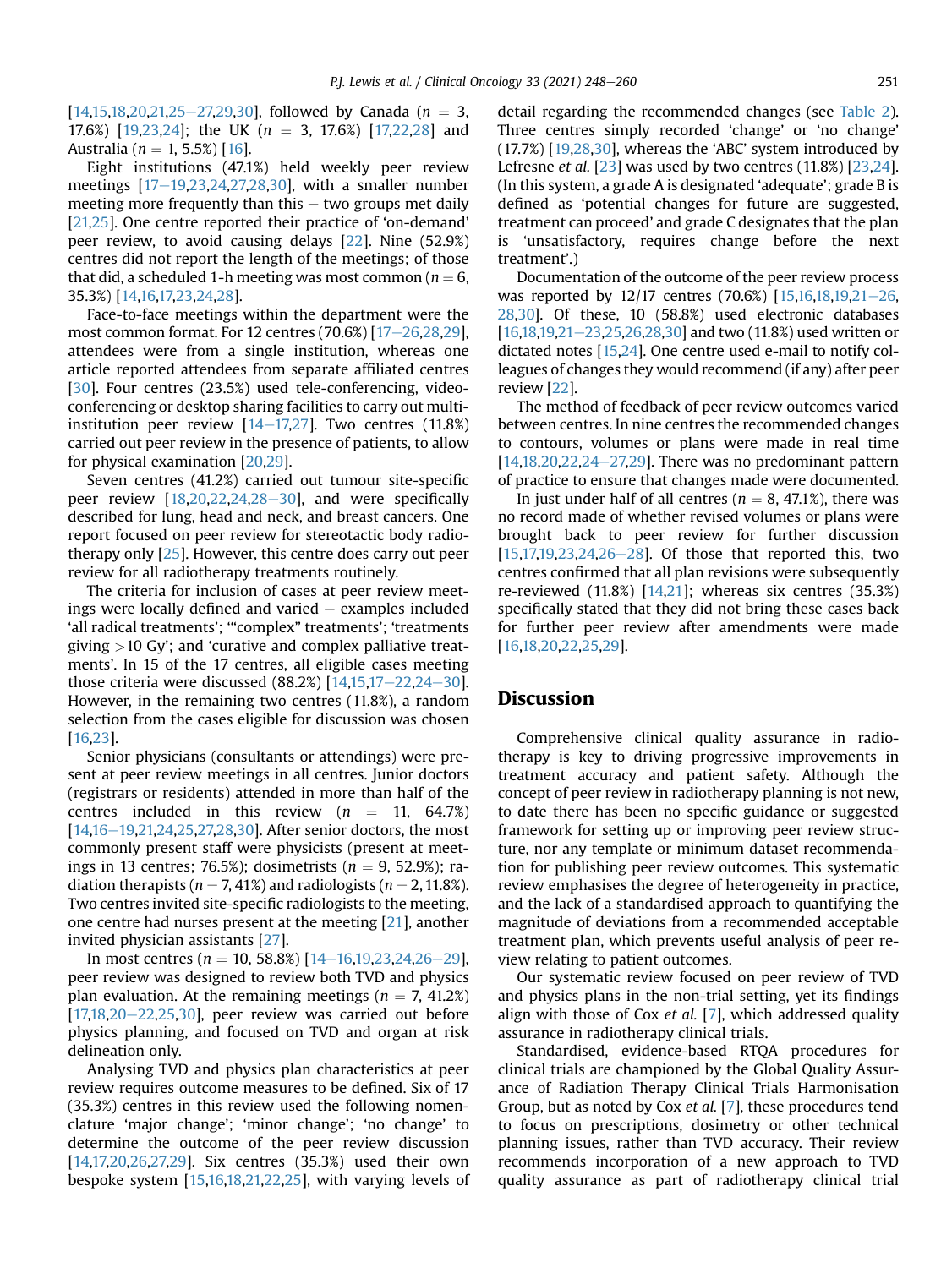**Table 1**<br>Summary of published articles describing peer review structure and processes

<span id="page-4-0"></span>

| Reference<br>Year/location       | Meeting<br>length/<br>frequency | Meeting format                                                 | retrospective | Prospective/ Cases discussed                                                                           | Attendees                                                                | Review type                                         | Standard/<br>protocol used                                    | Feedback mechanism                                                                                                                                                                      |
|----------------------------------|---------------------------------|----------------------------------------------------------------|---------------|--------------------------------------------------------------------------------------------------------|--------------------------------------------------------------------------|-----------------------------------------------------|---------------------------------------------------------------|-----------------------------------------------------------------------------------------------------------------------------------------------------------------------------------------|
| $[14]$<br>2018/USA               | $2-3$ /week<br>for 1 h          | • Video-conference<br>$\bullet$ 2 centres<br>• Desktop sharing | Both          | All non-palliative<br>All tumour sites                                                                 | >2 senior non-<br>treating<br>physicians,<br>physicists,<br>dosimetrists | Volumes and<br>plans<br>(post-physics)<br>planning) | Consensus<br>decision (by $>2$<br>non-treating<br>physicians) | • Changes to dose made in real<br>time<br>• Changes to target volumes<br>made outside meeting and<br>re-reviewed<br>• Rejected/re-planned<br>cases<br>discussed again at peer<br>review |
| $[15]$<br>2014/USA               | $2$ /week                       | • Tele-conference<br>• Multiple centres<br>• Shared EMR        | N/S           | All non-palliative<br>All tumour sites                                                                 | Physicians,<br>physicists,<br>dosimetrists                               | Volumes and<br>plans<br>(post-physics<br>planning)  | Institutional<br>guidelines                                   | • Changes made to patient care<br>documented via dictation<br>recorded in patient notes                                                                                                 |
| $[16]$<br>2009/Australia for 1 h | Fortnightly                     | • Video-conference<br>$\bullet$ 2 centres<br>• Shared EMR      | Prospective   | Random selection of 8 Physicians,<br>planned cases<br>All tumour sites                                 | physicists,<br>radiologist,<br>radiation<br>therapists                   | Volumes and<br>plans<br>(post-physics)<br>planning) | N/S                                                           | • Recommended changes to<br>management recorded in<br><b>EMR</b><br>$\bullet$ No<br>documentation<br>of<br>whether change<br>implemented                                                |
| $[17]$<br>2014/UK                | h.                              | Weekly for $1 \bullet$ Face-to-face<br>• Single centre         | Prospective   | All cases >5 fractions Physicians,<br>except paired<br>tangential breast<br>radiotherapy               | physicists,<br>radiation<br>therapists                                   | Volumes<br>(pre-physics<br>planning)                | Institutional<br>guidelines or<br>trial protocols             | · Face-to-face discussion of<br>recommended changes<br>• Documentation<br>of<br>how<br>changes recorded or imple-<br>mented N/S                                                         |
| $[18]$<br>2017/USA               | Weekly                          | • Face-to-face<br>• Single centre<br>$\bullet$ EMR             | Prospective   | All head and neck<br>(including paediatrics,<br>lymphoma, thyroid,<br>upper<br>gastrointestinal, skin) | Physicians,<br>physicists,<br>radiologists,<br>dosimetrists              | Volumes<br>(pre-physics<br>planning)                | Institutional<br>guidelines                                   | • Changes to contours made in<br>real time and saved as sepa-<br>rate structure set                                                                                                     |
| $[19]$<br>1999/Canada            | Weekly                          | • Face-to-face<br>• Single centre                              | Both          | All curative; complex Physicians,<br>palliative<br>All tumour sites                                    | physicists or<br>dosimetrists,<br>radiation<br>therapists                | Volumes and<br>plans<br>(post-physics<br>planning)  | Consensus<br>decision                                         | • Face-to-face discussion of<br>recommended changes<br>· Implementation of recom-<br>mended changes recorded<br>for all cases                                                           |
| $\left[20\right]$<br>2017/USA    | $2$ /week                       | • Face-to-face<br>• Patients present<br>• Single centre        | Prospective   | All head and neck<br><b>IMRT</b>                                                                       | Physicians                                                               | Volumes<br>(pre-physics)<br>planning)               | Consensus<br>decision                                         | • Changes to contours made in<br>real time and saved as sepa-<br>rate structure set                                                                                                     |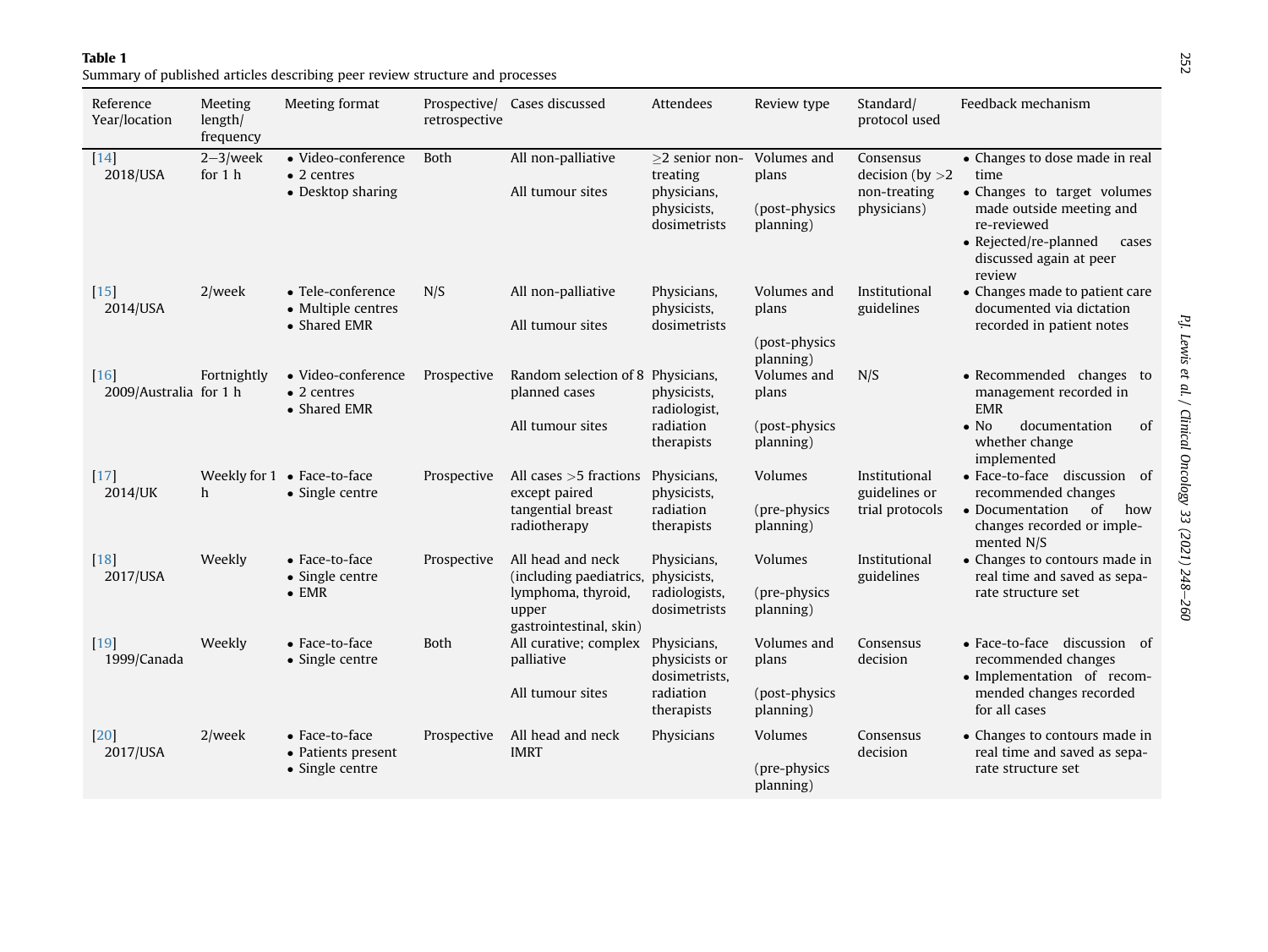| <b>Table 1</b> (continued) |                                        |                                                                       |                      |                                                             |                                                                                   |                                                     |                                                   |                                                                                                                                                                                                   |
|----------------------------|----------------------------------------|-----------------------------------------------------------------------|----------------------|-------------------------------------------------------------|-----------------------------------------------------------------------------------|-----------------------------------------------------|---------------------------------------------------|---------------------------------------------------------------------------------------------------------------------------------------------------------------------------------------------------|
| Reference<br>Year/location | <b>Meeting</b><br>length/<br>frequency | Meeting format                                                        | retrospective        | Prospective/ Cases discussed                                | Attendees                                                                         | Review type                                         | Standard/<br>protocol used                        | Feedback mechanism                                                                                                                                                                                |
| $[21]$<br>2015/USA         | Daily                                  | • Face-to-face<br>• Single centre<br>$\bullet$ EMR                    | Prospective          | All conventionally<br>fractionated EBRT<br>All tumour sites | Physicians,<br>physicists,<br>dosimetrists,<br>radiation<br>therapists,<br>nurses | Volumes<br>(pre-physics<br>planning)                | Institutional<br>guidelines                       | · Face-to-face discussion of<br>recommended changes<br>• Recommended changes to<br>management recorded in<br><b>EMR</b><br>• Cases re-discussed at peer<br>review meeting once<br>changes made    |
| $[22]$<br>2017/UK          | On demand                              | • Individual case<br>review<br>• Single centre                        | Prospective          | All head and neck<br>cases                                  | Physicians                                                                        | Volumes<br>(pre-physics)<br>planning)               | Institutional<br>guidelines or<br>trial protocols | • Changes to target volumes<br>made in real time and saved<br>as separate structure set<br>· Feedback sent by e-mail to<br>treating physician<br>• Cases not re-discussed after<br>changes made   |
| $[23]$<br>2013/Canada      | h                                      | Weekly for $1 \cdot$ Face-to-face<br>• Single centre<br>$\bullet$ EMR | <b>Both</b>          | Random selection of<br>10 EBRT cases<br>All tumour sites    | 'Inter-<br>disciplinary<br>team'<br>Team members planning)<br>N/S                 | Volumes and<br>plans<br>(post-physics               | N/S                                               | • Face-to-face discussion of<br>recommended changes<br>• Recommended changes to<br>management recorded in<br><b>EMR</b><br>· Implementation of recom-<br>mended changes recorded<br>for all cases |
| [24]<br>2015/Canada        | h                                      | Weekly for 1 • Face-to-face<br>• Single centre                        |                      | Prospective All radical breast cases Physicians,            | physicists,<br>radiation<br>therapists                                            | Volumes and<br>plans<br>(post-physics)<br>planning) | Institutional<br>guidelines                       | · Changes to treatment vol-<br>umes or plans made in real<br>time<br>· Recommended changes to<br>management recorded in<br>patient's treatment chart                                              |
| [25]<br>2016/USA           | Daily                                  | • Face-to-face<br>• Single centre<br>$\bullet$ EMR                    | Prospective All SBRT |                                                             | Physicians,<br>physicists,<br>dosimetrists                                        | Volumes<br>(pre-physics<br>planning)                | N/S                                               | • Changes to treatment vol-<br>umes or plans made in real<br>time<br>· Recommended changes to<br>management recorded in<br><b>EMR</b>                                                             |
| $[26]$<br>2017/USA         | 3-4/week                               | • Face-to-face<br>• Single centre<br>$\bullet$ EMR                    | Prospective          | All cases<br>All tumour sites                               | Physicians,<br>physicists,<br>dosimetrists.<br>radiation<br>therapists            | Volumes and<br>plans<br>(post-physics<br>planning)  | N/S                                               | • Changes to treatment vol-<br>umes or plans made in real<br>time<br>· Recommended changes to<br>management recorded in<br>EMR                                                                    |

(continued on next page)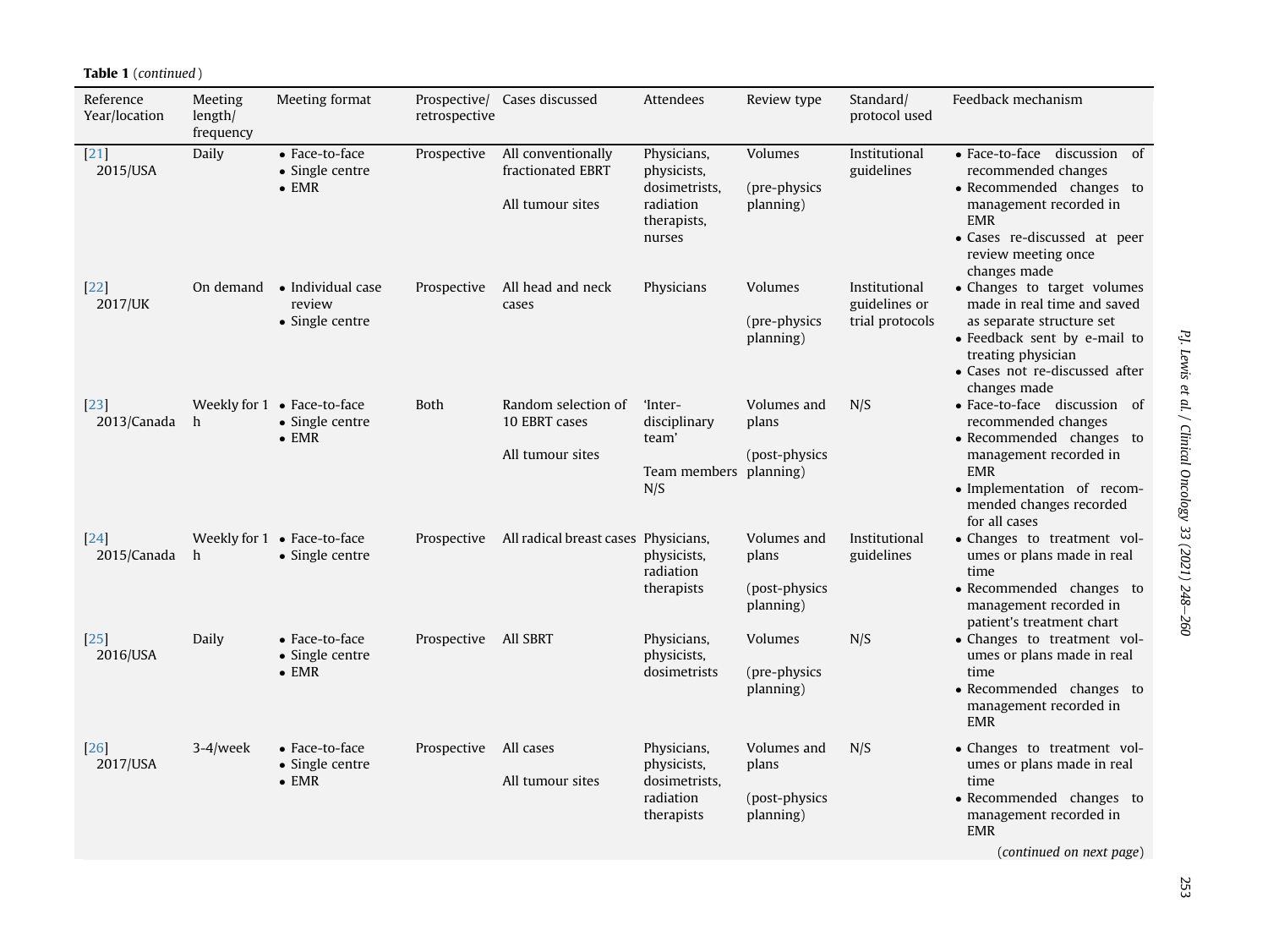| Reference<br>Year/location | <b>Meeting</b><br>length/<br>frequency | Meeting format                                                             | retrospective | Prospective/ Cases discussed                              | Attendees                                   | Review type                 | Standard/<br>protocol used  | Feedback mechanism                                                                                                          |
|----------------------------|----------------------------------------|----------------------------------------------------------------------------|---------------|-----------------------------------------------------------|---------------------------------------------|-----------------------------|-----------------------------|-----------------------------------------------------------------------------------------------------------------------------|
| $[27]$<br>2018/USA         | Weekly                                 | • Video-conference<br>• Multiple centres                                   | Prospective   | All SBRT or 'complex'<br>cases                            | Physicians,<br>physicists,<br>dosimetrists. | Volumes and<br>plans        | N/S                         | • 'Most' changes to treatment<br>volumes or plans made in<br>real time                                                      |
|                            |                                        |                                                                            |               | All tumour sites                                          | physician<br>assistants                     | (Post-physics)<br>planning) |                             | <sub>of</sub><br>• Documentation<br>how<br>changes recorded or imple-<br>mented N/S                                         |
| $[28]$<br>2014/UK          | Weekly for 1<br>h.                     | $\bullet$ Face-to-face<br>• Single centre<br>• Electronic database         | Prospective   | All radical lung cases                                    | Physicians,<br>physicists,<br>radiation     | Volumes and<br>plans        | Institutional<br>guidelines | · Recommended changes to<br>management recorded in<br>electronic database                                                   |
|                            |                                        |                                                                            |               |                                                           | therapists                                  | (post-physics)<br>planning) |                             | • Changes to contours made<br>outside of meeting but not<br>re-reviewed                                                     |
| $[29]$<br>2006/USA         | h.                                     | 2/week for $2 \cdot$ Face-to-face<br>• Patients present<br>• Single centre | Prospective   | All head and neck<br>cases planned for $>10$<br>fractions | Physicians                                  | Volumes and<br>plans        | Consensus<br>decision       | • Changes to treatment vol-<br>umes or plans made in real<br>time                                                           |
|                            |                                        |                                                                            |               |                                                           |                                             | (post-physics)<br>planning) |                             | • No record of original vol-<br>umes/plan kept<br>• Recommended changes to<br>management recorded in<br>electronic database |
| $[30]$<br>2017/USA         | Weekly                                 | • Face-to-face<br>• Multiple affiliated                                    | Prospective   | All head and neck<br>cases                                | Physicians,<br>physicists,                  | Volumes                     | Institutional<br>guidelines | • Changes made according to<br>group consensus                                                                              |
|                            |                                        | centres<br>(physicians travel<br>to attend)                                |               |                                                           | dosimetrists                                | (pre-physics)<br>planning)  |                             | • Cases not re-discussed at<br>peer review                                                                                  |

**Table 1** (continued)

EBRT, external beam radiotherapy; EMR, electronic medical record; IMRT, intensity-modulated radiotherapy; N/S, not stated; SBRT, stereotactic body radiotherapy.

254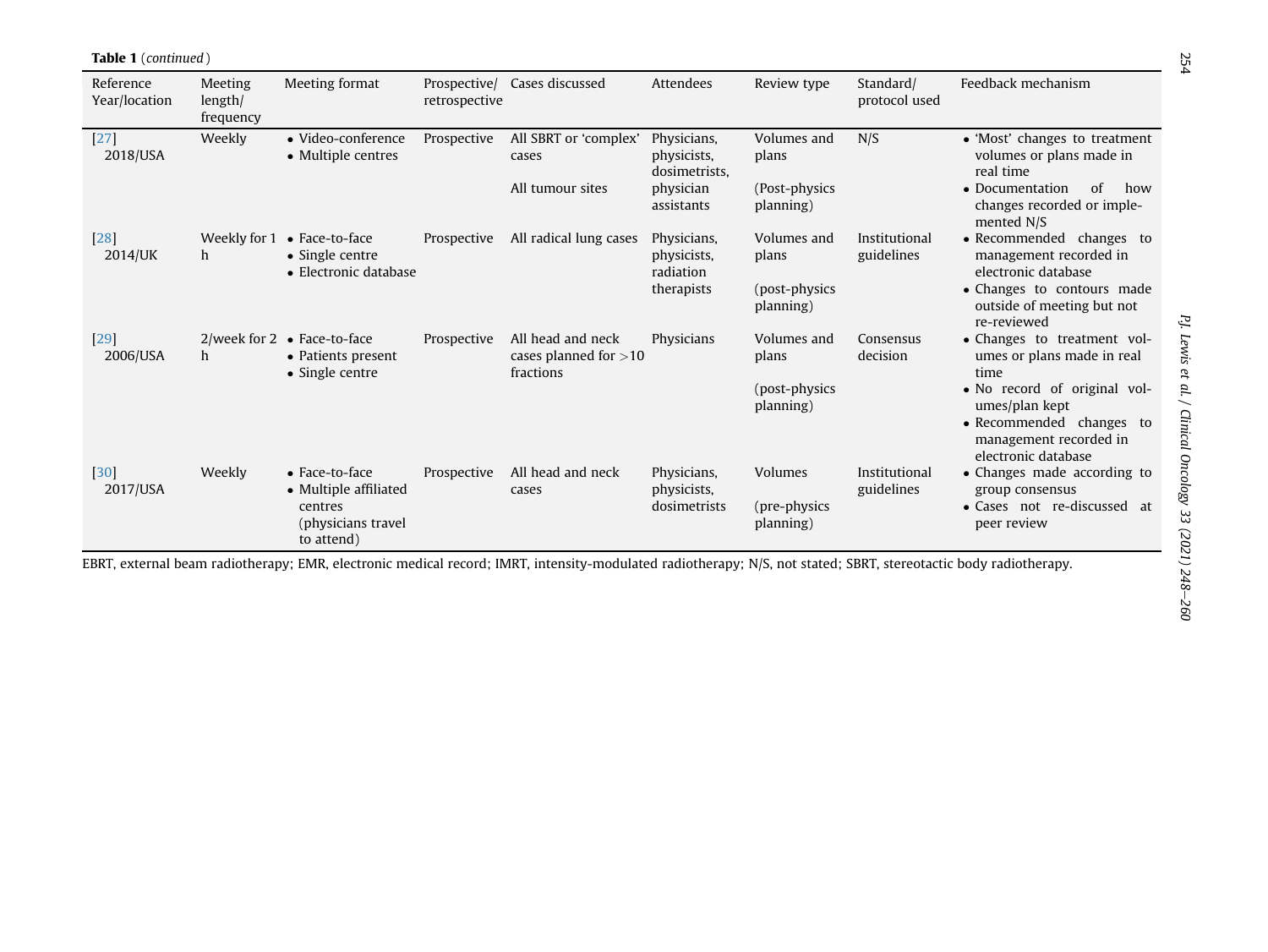# <span id="page-7-0"></span>Table 2

Definitions of peer review outcome grading systems

| Reference<br>Year/<br>location | Grading system | Definitions                                                                                                                                                                                          |                                                                                                                                                                                                                           |                                                                                                              |
|--------------------------------|----------------|------------------------------------------------------------------------------------------------------------------------------------------------------------------------------------------------------|---------------------------------------------------------------------------------------------------------------------------------------------------------------------------------------------------------------------------|--------------------------------------------------------------------------------------------------------------|
| $[14]$<br>2018/USA             | Minor/major    | Minor<br>• Recommended<br>changes that did<br>not result in re-<br>planning                                                                                                                          | Major<br>• Target volume change or<br>dose fractionation change<br>resulting in re-planning                                                                                                                               |                                                                                                              |
| $[17]$<br>2014/UK              | Minor/major    | Minor<br>• Any alteration that<br>did not require a<br>physical alteration<br>of the treatment<br>plan (e.g. alteration<br>in documentation<br>or labelling)                                         | Major<br>• Any alteration that re-<br>quires a change in de-<br>livery of radiotherapy                                                                                                                                    |                                                                                                              |
| $[20]$<br>2017/USA             | Minor/major    | Minor<br>• Recommendations<br>made are elective<br>or stylistic;<br>including amend-<br>ing field delineation<br>for additional mar-<br>gins, and change in<br>fractionation<br>schedule             | Major<br>• Change believed to clini-<br>cally affect the likelihood<br>of cure, adverse events or<br>locoregional control                                                                                                 |                                                                                                              |
| $[26]$<br>2017/USA             | Minor/Major    | Minor<br>• 'I would manage<br>this case differently<br>but the current<br>management plan<br>is reasonable'                                                                                          | Major<br>• 'I would manage this case<br>differently.<br>This plan is not reasonable. I<br>recommend changes be<br>made.'                                                                                                  |                                                                                                              |
| $[27]$<br>2018/USA             | Minor/major    | Minor<br>• Field change of $\leq$ 1<br>cm<br>$\bullet \leq 4$ Gy total dose<br>change<br>• Additional<br>infor-<br>mation required for<br><b>TVD</b><br>$\bullet$ Wrong<br>οf<br>use<br>radiotherapy | Major<br>• Wrong use of radiotherapy<br>• Change in radiotherapy<br>modality<br>• Greater than 1 cm field<br>change<br>• Greater than 4 Gy total<br>dose change<br>• Addition of chemotherapy<br>or surgical intervention |                                                                                                              |
| $[29]$<br>2006/USA             | Minor/major    | Minor<br>• Recommendations<br>made are elective<br>or stylistic;<br>including amend-<br>ing field delineation<br>for additional mar-<br>gins, and change in<br>fractionation<br>schedule             | Major<br>• Change believed to clini-<br>cally affect the likelihood<br>of cure, adverse events or<br>locoregional control                                                                                                 |                                                                                                              |
| $[23]$<br>2013/<br>Canada      | <b>ABC</b>     | A<br>$\bullet$ Adequate                                                                                                                                                                              | B<br>for<br>• Potential<br>changes<br>future suggested, treat-<br>ment can proceed                                                                                                                                        | $\mathsf{C}$<br>• Unsatisfactory,<br>requires change<br>before next<br>treatment<br>(continued on next page) |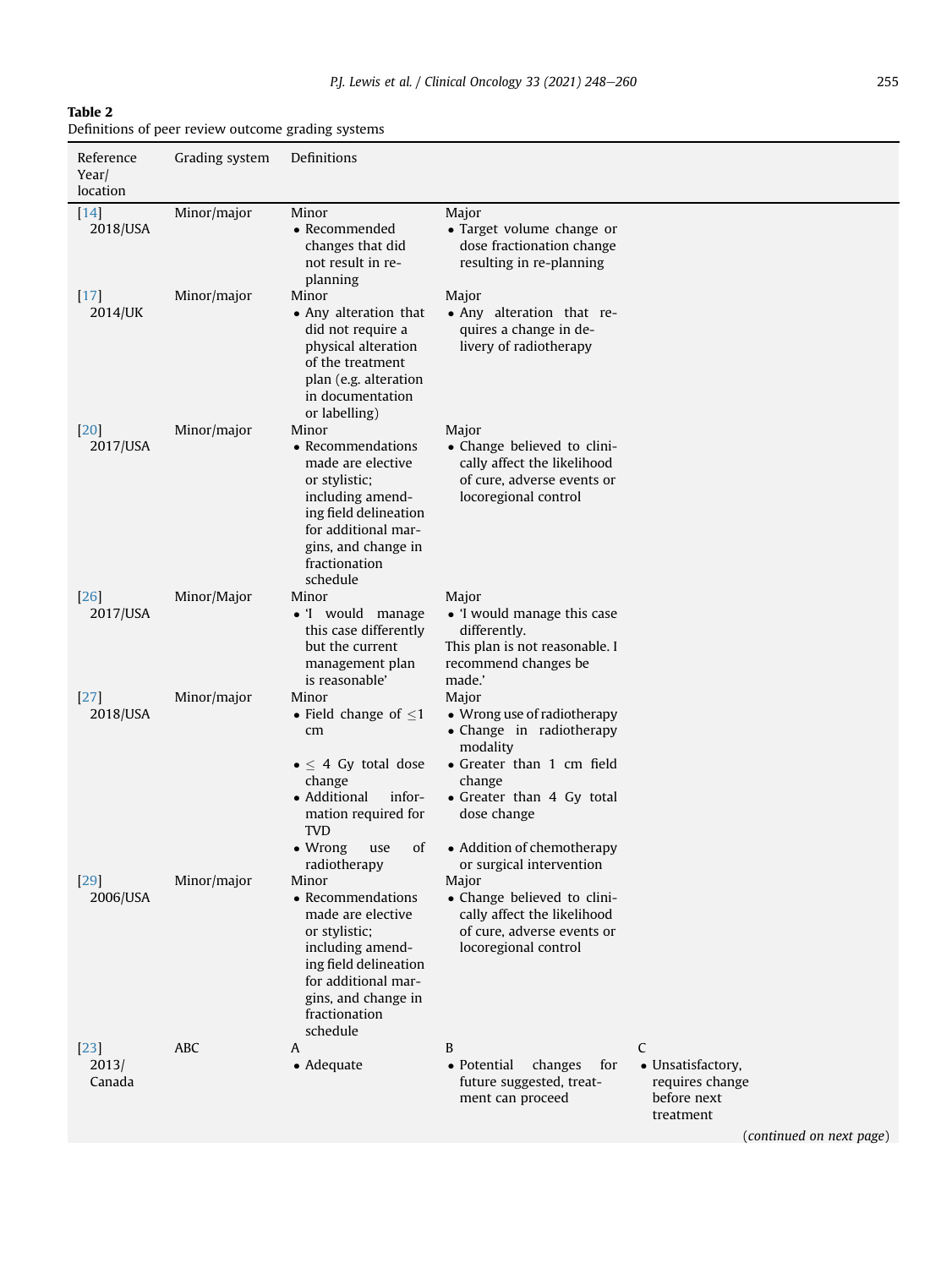#### Table 2 (continued)

| Reference<br>Year/<br>location | Grading system           | Definitions                                                                    |                                                                                                                                                                                               |                                                                                         |                |
|--------------------------------|--------------------------|--------------------------------------------------------------------------------|-----------------------------------------------------------------------------------------------------------------------------------------------------------------------------------------------|-----------------------------------------------------------------------------------------|----------------|
| $[24]$<br>2015/<br>Canada      | <b>ABC</b>               | $\mathsf{A}$<br>$\bullet$ Adequate                                             | B<br>• Potential<br>changes<br>for<br>future suggested, treat-<br>ment can proceed                                                                                                            | $\mathsf{C}$<br>• Unsatisfactory,<br>requires change<br>before next<br>treatment        |                |
| $[18]$<br>2017/USA             | Bespoke                  | Not clinically<br>significant<br>$\bullet$ Not<br>explicitly<br>defined        | Clinically significant<br>• Resulted in exclusion or<br>inclusion of a distinct area<br>or structure and would<br>change the radiotherapy<br>plan with potential<br>impact on disease control |                                                                                         |                |
| $[15]$<br>2014/USA             | Bespoke                  | Change to dose                                                                 | or toxicity<br>Change to target                                                                                                                                                               | Major<br>• Change in treat-<br>ment modality<br>• Additional<br>treat-<br>ment modality |                |
| $[16]$<br>2009/<br>Australia   | Bespoke                  | No consensus for<br>change                                                     | Change recommended                                                                                                                                                                            | Unable to evaluate                                                                      |                |
| $[30]$<br>2017/USA             | Bespoke                  | Change to GTV                                                                  | Change to CTV                                                                                                                                                                                 | Altered nodal level or<br>region covered                                                |                |
| $[25]$<br>2016/USA             | Bespoke                  | Change to GTV                                                                  | Change to PTV                                                                                                                                                                                 | Change to<br>prescription                                                               | Change to OARs |
| $[19]$<br>1999/<br>Canada      | Approved/not<br>approved | No grading system<br>used for changes<br>recommended when<br>plan not approved |                                                                                                                                                                                               |                                                                                         |                |
| $[28]$<br>2014/UK              | Change/no<br>change      | No grading system<br>used for changes<br>recommended when<br>plan not approved |                                                                                                                                                                                               |                                                                                         |                |

CTV, clinical target volume; GTV, gross tumour volume; OAR, organ at risk; PTV, planning target volume; TVD, target volume delineation.

quality assurance, to facilitate assessment of its impact on clinical outcomes, and accelerate the evidence base for the best RTQA approach to TVD assessment.

The recommendations from our systematic review incorporate a standardised framework for both TVD and physics plan peer review, and thus can contribute to the harmonisation of quality assurance approaches in both clinical trials and standard practice.

In the subsequent discussion we highlight the main findings of the review and propose guidance for peer review processes and outcome documentation.

# Frequency and Length of Peer Review Meetings

The review found that most centres held weekly meetings. Two centres [[21,](#page-12-10)[25\]](#page-12-11) held daily meetings, but this is unlikely to be feasible for most. Indeed, one centre's experience of 'on-demand' peer review came about precisely because even once-weekly meetings were becoming difficult to maintain, due to workload and time constraints [\[22\]](#page-12-18). In general, a scheduled peer review meeting at a regular time is conducive to efficient and consistent quality assurance, by facilitating the regular attendance of key team members and encouraging the acceptance of peer review into routine practice. In larger centres with a high volume of patients, sub-specialised peer review meetings, for discussion of tumour site-specific cases, may be necessary, enabling multiple weekly meetings with tumour site-specialist clinicians.

The ideal length of a peer review meeting is a question for each individual centre, dependent upon their caseload and meeting infrastructure. In a survey of American institutions undertaking peer review in 2012, it was found that, on average, 2.7 min of discussion was required for each case [\[31\]](#page-12-40). Mitchell et al. [[26\]](#page-12-22) found that cases were discussed for, on average, 7 min, with variations observed depending on whether changes were required or not (11.8 versus 6.7 min). Albert et al.'s [[14\]](#page-12-6) analysis found that the mean presentation time was 8 min, with a caseload of about six to seven new patients for discussion per week. Taking the average durations of case discussion as 10 min for a case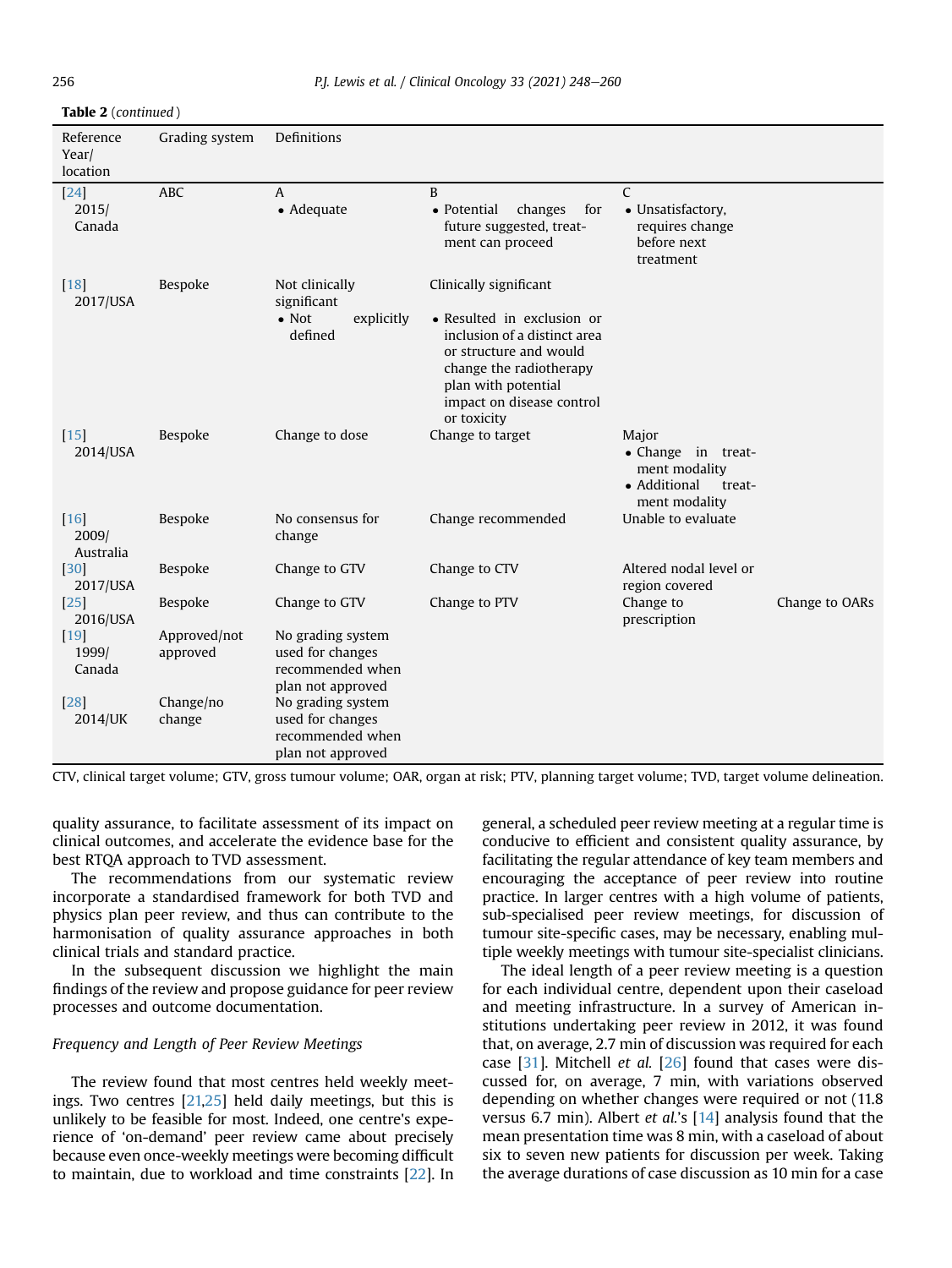requiring a major change and 6 min for a case requiring no change or a minor change, as per Mitchell et al.'s [[26\]](#page-12-22) estimates, we could realistically expect between eight and 10 cases to be discussed in an hour long meeting. Individual radiotherapy centres should clearly categorise which cases should routinely undergo peer review, taking into account their caseload and expected case complexity, in order that sufficient time is allocated to case discussion.

#### Format

In settings where radiotherapy treatment is delivered across a network of centres, tele-conferencing and videoconferencing are becoming routine practice to connect colleagues in separate locations. There are increasingly sophisticated technologies emerging to allow fast, confidential transfer of clinical information between colleagues working in different locations. Adoption of these technologies (e.g. cloud-based technology [\[32](#page-12-41)]) cannot only improve efficiency and save travel-time, but can also facilitate offline peer review and provision of detailed remote feedback. Such technologies also provide an opportunity for cross-border peer review for countries developing their radiotherapy infrastructure while facing workforce shortages.

## Attendees

Peer review relies upon feedback from 'non-treating' colleagues, i.e. those who are not the patient's named clinician. Peer review meetings should therefore mandate the presence of at least one non-treating physician with expertise in the tumour site sub-specialty, in order to provide objective feedback on treatment planning. When analysing target volume contours alone, although generally a clinician-led task, the presence of physics, radiation therapy and dosimetry staff can encourage holistic feedback. As shown in various reports [[14](#page-12-6)[,15,](#page-12-7)[17](#page-12-17)], peer review discussions provide a rich educational environment, and over time, rates of plan amendment following peer review can be seen to reduce, reflecting a 'learning curve' [[11,](#page-12-3)[25](#page-12-11)]. In light of this, attendance at peer review should be actively encouraged for students and trainees of all disciplines.

# Case Inclusion

The discussion of all new radiotherapy cases presenting for treatment is desirable. However, as discussed above, time constraints can make this difficult to achieve. Brammer et al. [\[17\]](#page-12-17) reviewed all cases (other than two-field tangential breast treatments not involved in a clinical trial) that were longer than five fractions. The inclusion of high frequency/ low complexity plans (e.g. breast and simple prostate plans) may cause meetings to run over time, and with low rates of plan amendments, it may be more pragmatic to include a random selection of these rather than discussing each one. Pham et al. [\[27\]](#page-12-21) described inclusion of any complex case (including palliative cases) selected by the treating physician or resident who would like to seek opinions from his/

her colleagues to ensure the best treatment decision for the patient. For high throughput centres, multiple peer review meetings, dedicated to specific tumour sub-sites, may be necessary to allow thorough discussion of all eligible cases. For smaller centres, it may be sufficient to carry out a single meeting for all cases, or, for example, to hold separate 'radical' and 'palliative' meetings. Categorisation of peer review need per pathology or treatment intent should be agreed locally and reviewed regularly.

#### Time Point for Peer Review in Planning Pathway

Most cases ( $n = 13, 76.5\%$ ), were discussed prospectively, i.e. before the first fraction of treatment was given. Retrospective peer review can be beneficial, particularly as an educational tool, and where modifications are not expected to necessitate re-planning. Prospective peer review is recommended by the Royal College of Radiologists [[1](#page-11-0)], and is supported by the results from this review.

For complex treatments, for example head and neck, skull base or stereotactic radiotherapy, a review of target volumes prior to physics planning can prevent the need for time-consuming re-planning if a treatment volume requires amendment.

More than half of the reports included here used peer review sessions to analyse both TVD and plan parameters such as dose-volume histograms, objectives and constraints, and dose homogeneity, at the same time. Pham et al. [[27](#page-12-21)] and Rosenthal et al. [\[29\]](#page-12-12) concluded that due to a high number of changes recommended at peer review for complex treatments, such as head and neck, peer review is best carried out prior to physics input to make changes easier to implement. Mackenzie et al. [\[33](#page-12-42)] also detailed their processes for peer review of head and neck cases prior to physics planning (in contrast to breast and lung peer review, where TVD and physics plans were reviewed together). They also concluded that peer review for complex cases is more efficient when carried out prior to physics and/or dosimetric planning.

Definitions of major and minor changes recommended at peer review

| Major change | Change that would affect the likelihood of<br>cure or locoregional disease control |
|--------------|------------------------------------------------------------------------------------|
|              | Change requiring editing of a contour (GTV                                         |
|              | or CTV) by more than 1 cm in any direction,                                        |
|              | or to prevent geographical miss of target                                          |
|              | Change to plan required to achieve pre-                                            |
|              | specified dosimetric parameters for target                                         |
|              | volume and OAR/DVH constraints                                                     |
|              | Change in dose or number of fractions                                              |
|              | Change in treatment modality                                                       |
| Minor change | Change that would not affect the likelihood                                        |
|              | of cure or locoregional disease control                                            |
|              | Change requiring editing of a contour by less                                      |
|              | than 1 cm                                                                          |

CTV, clinical target volume; DVH, dose volume histogram; GTV, gross tumour volume; OAR, organ at risk.

<span id="page-9-0"></span>Table 3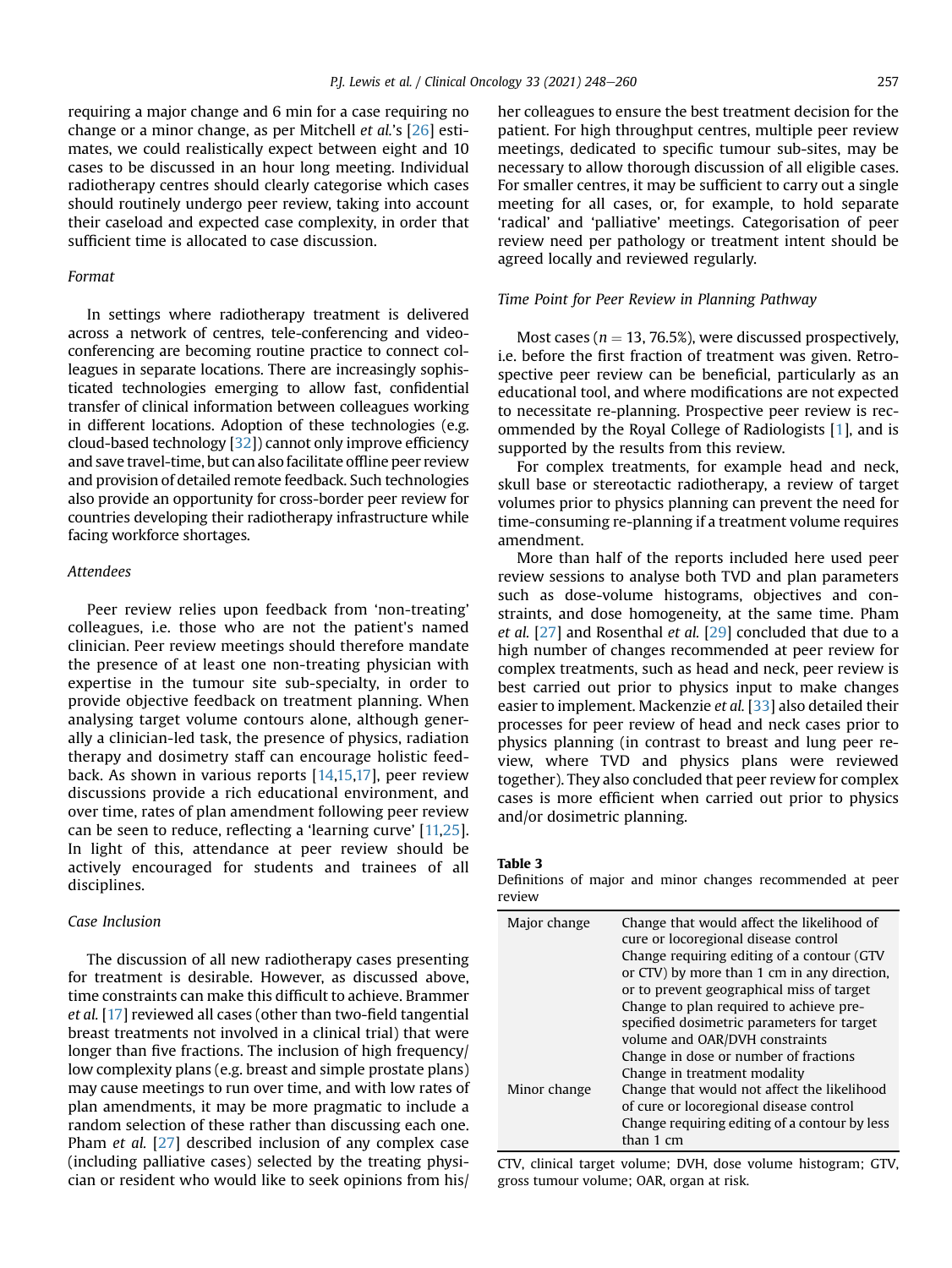We recommend therefore that peer review for simpler cases can be carried out for TVD and plan review after physics/dosimetry input, and for more complex cases, peer review should focus on TVD alone to ensure agreement on treatment volumes before planning begins.

# Guidelines and Protocols

All centres delivering radiotherapy should have protocols outlining instructions for TVD, organ at risk definition, dose fractionation schedules and normal tissue constraints for each tumour subtype. Clinicians often also use open access contouring atlases and radiotherapy guidelines from clinical trial protocols to assist with treatment planning. Almost 30% of institutions in this review did not document the guidelines used to make decisions at peer review, and a further 23% relied upon consensus between attendees. When critically appraising target volume definition within the peer review setting, it is recommended that centres determine the standard guideline or protocol against which each case is being compared  $-$  this also helps to ensure that centres maintain up to date knowledge of recent developments in contouring recommendations.

#### Grading Systems

[Table 2](#page-7-0) shows the variation in definitions or outcome measures applied at peer review. No consensus exists, but as an outcome of this review and having collated the evidence from international practice, we propose that centres

|                   | Recommendations for peer review structure                                                                                       |                             |
|-------------------|---------------------------------------------------------------------------------------------------------------------------------|-----------------------------|
| Frequency         | At least once weekly                                                                                                            |                             |
| Length            | At least $1 h -$ allowing approximately 8-10 cases for discussion.                                                              |                             |
|                   | If larger centres are seeing more than 10 new cases for radiotherapy per week, consider: • holding more than one                |                             |
|                   |                                                                                                                                 | peer review meeting         |
|                   |                                                                                                                                 | per week                    |
|                   | • holding tumour site-specific meetings to ensure no more than 10 cases/h are scheduled.                                        |                             |
| Timing            | Prospective peer review, i.e. before first fraction of treatment, is recommended in all cases except where urgent               |                             |
|                   | treatment would be delayed.                                                                                                     |                             |
|                   | It is recommended that peer review for complex cases takes place in two stages: (i)                                             | TVD peer review prior to    |
|                   |                                                                                                                                 | physics/dosimetry input, to |
|                   |                                                                                                                                 | avoid re-planning in the    |
|                   |                                                                                                                                 | event of a major change;    |
|                   |                                                                                                                                 | followed by                 |
|                   | Plan review, where physics/dosimetry input is reviewed.<br>(ii)                                                                 |                             |
|                   | For less complex cases, where peer review takes place after physics/dosimetry planning, the review should include assessment of |                             |
|                   | both contours and plan parameters.                                                                                              |                             |
| Format            | If discussing cases from multiple centres, video-conferencing $\pm$ screen-sharing should be used.                              |                             |
|                   | If video-conferencing is not available, representatives from each centre should attend in person.                               |                             |
| Attendees         | Physicians, physicists, dosimetrists, radiation therapists, students and administrative staff should all attend.                |                             |
|                   | For educational purposes it is recommended that students and trainees of all disciplines are encouraged to attend.              |                             |
|                   | If feasible, attendance of radiologists can be beneficial.                                                                      |                             |
| Case inclusion    | All radical/curative intent cases should be discussed.                                                                          |                             |
|                   | Once the peer review process has been running for sufficient time to audit local outcomes (i.e. rate of plan change),           |                             |
|                   | results of audits can inform whether all cases need to be discussed (e.g. if rate of major change is less than 2%,              |                             |
|                   | inclusion could be reduced to a selection of cases to increase meeting efficiency).                                             |                             |
|                   | Individual centres should agree on categorisation for case inclusion at peer review, according to caseload and                  |                             |
|                   | complexity.                                                                                                                     |                             |
|                   | Any cases (including palliative cases) that are requested for review by the treating physician should also be included.         |                             |
| Standard          | Each centre should develop local institutional radiotherapy guidelines or protocols as the standard against which               |                             |
|                   | peer review decisions are made, utilising national/international guidelines (such as online contouring atlases).                |                             |
|                   | Clinical trial protocols can also be used to aid TVD and inform local guideline development.                                    |                             |
| Discussion points | The following points should be the minimum dataset recorded:                                                                    |                             |
|                   | • Diagnosis and staging (TNM)                                                                                                   |                             |
|                   | • Treatment intent                                                                                                              |                             |
|                   | • Prescribed dose/fractionation                                                                                                 |                             |
|                   | • $GTV/CTVs/PTVs/OARS - review of contours$                                                                                     |                             |
|                   | • Review of plan parameters                                                                                                     |                             |
|                   | • Has the recommended change been carried out in real time and subsequently agreed?                                             |                             |
|                   | • Does the case need to be brought back for further peer review of amendments?                                                  |                             |
| Outcome of peer   | Document outcome of peer review using major/minor criteria (see Table 3).                                                       |                             |
| review            | Use standardised template to document all aspects of peer review                                                                |                             |
| Documentation     | (see supplementary data for example)                                                                                            |                             |

CTV, clinical target volume; GTV, gross tumour volume; OAR, organ at risk; PTV, planning target volume; TVD, target volume delineation.

<span id="page-10-0"></span>Table 4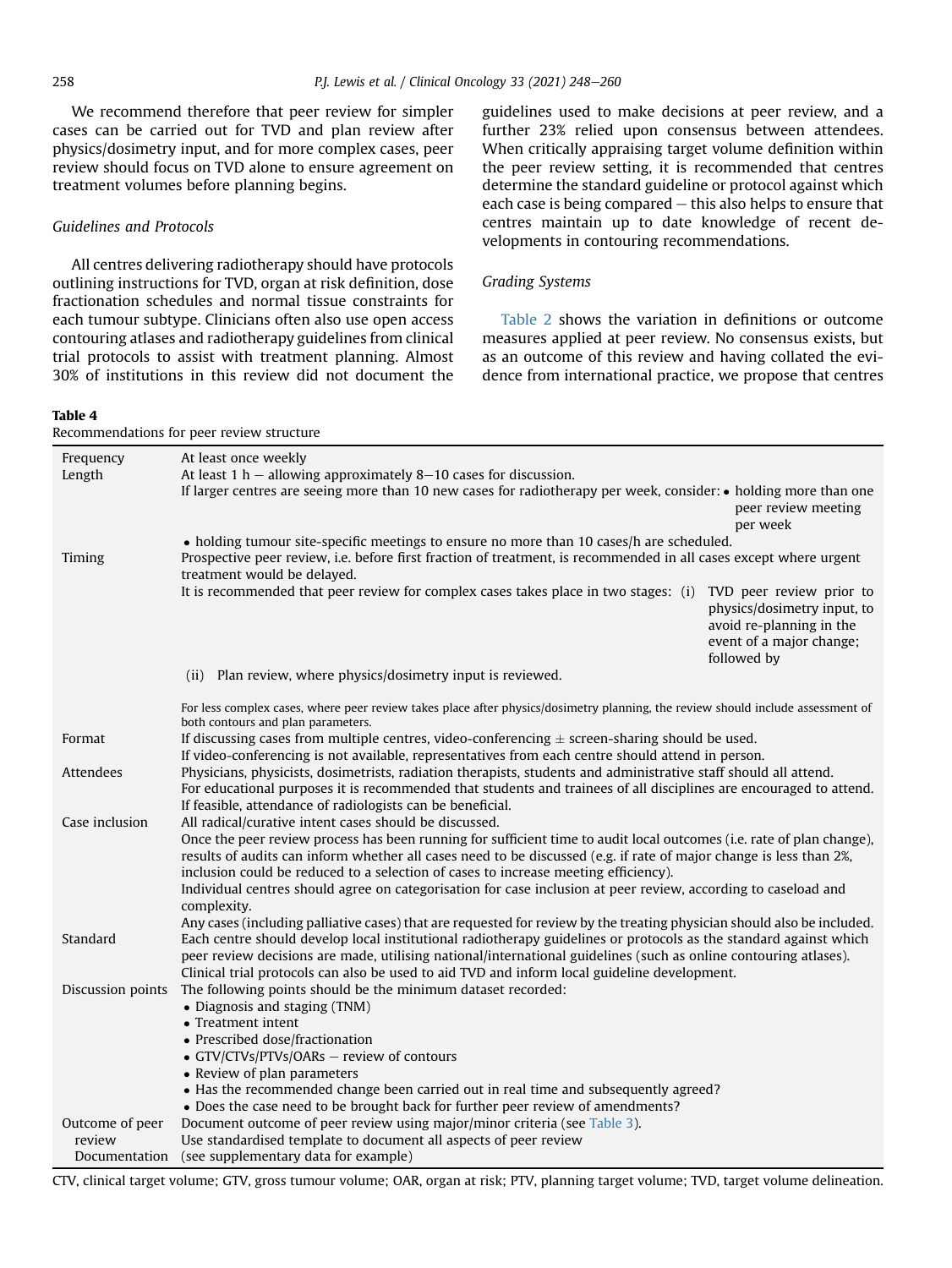undertaking regular peer review utilise the same grading system for all recommendations, for ease of audit and comparison within and between institutions. Taking into account the definitions set out in [Table 2](#page-7-0), alongside guidance from The Royal College of Radiologists [\[1\]](#page-11-0), we have made a number of suggestions (see [Table 3\)](#page-9-0).

## Documentation of Outcomes

From the results of this review, it is clear that there is a lack of consistency in how peer review outcomes are documented, and a lack of documentation within centres regarding whether the recommended changes are actually carried out. The impact of peer review recommendations cannot reliably be reported if it is not clear that they have been implemented, therefore it is recommended that all centres document the specific changes recommended at peer review, and record whether these recommendations have been implemented.

Toohey et al. [[34\]](#page-12-43) published their updated RANZCR peer review audit instrument in 2006, which provides a highly structured framework for auditing all aspects of radiotherapy practice, not limited to the peer review process. Although within this framework there is a template for documenting peer review outcomes (consisting of six 'performance criteria' including target volume coverage, critical structure doses, prescribed total dose for each volume and fractionation schedule), the tool is used for a more wide-ranging audit process and, thus, is not designed to be a peer review-specific documentation framework. Building upon the guidance set out in The Royal College of Radiologists' peer review document [\[1\]](#page-11-0), a suggested template for peer review case discussion documentation can be found in the supplementary data (Appendix A).

## Recommendations for Peer Review Processes

[Table 4](#page-10-0) summarises the commonalities across international peer review processes, but also takes into account guidelines for peer review by national/international professional bodies [[1,](#page-11-0)[9,](#page-12-1)[10\]](#page-12-2). It is a pragmatic, evidence-based tool that should be considered for use as a streamlined, standardised approach to undertaking and reporting peer review.

#### Conclusion

Significant variation exists in peer review practice among radiation oncology institutions, and heterogeneity in outcomes may relate to this lack of harmonised practice. In order to allow meaningful evaluation of the impact of peer review on clinical outcomes, standardisation of peer review practice is recommended, and should be facilitated by the implementation of guidelines and protocols. This review highlights the variations in practice and suggests critical elements that contribute to effective and efficient peer review. A framework for undertaking peer review, including a standardised grading system for peer review outcomes and a suggested template for documenting the proceedings, has been designed on the basis of these findings. It can be utilised by radiotherapy centres introducing or updating peer

review practice and can facilitate meaningful evaluation of the clinical impact of peer review in the future.

# Conflicts of Interest

The authors declare that they have no known competing financial interests or personal relationships that could have appeared to influence the work reported in this paper.

#### Acknowledgements

P.J. Lewis and A. Aggarwal have received funding from Science & Technology Facilities Council (grant no. ST/ S000151/1) and Guy's and St Thomas' Charity (grant no. C181009). L.E. Court has received funding from the National Cancer Institute and Varian Medical Systems.

# Appendix A. Supplementary data

Supplementary data to this article can be found online at [https://doi.org/10.1016/j.clon.2020.10.017.](https://doi.org/10.1016/j.clon.2020.10.017)

# <span id="page-11-0"></span>References

- [1] Royal College of Radiologists. Radiotherapy target volume definition and peer review - RCR guidance. Available at: [https://www.rcr.ac.uk/system/](https://www.rcr.ac.uk/system/files/publication/field_publication_files/bfco172_peer_review_outlining.pdf)files/publication/field\_ publication\_fi[les/bfco172\\_peer\\_review\\_outlining.pdf](https://www.rcr.ac.uk/system/files/publication/field_publication_files/bfco172_peer_review_outlining.pdf) 2017; 2017.
- <span id="page-11-1"></span>[2] Vinod SK, Jameson MG, Min M, Holloway LC. Uncertainties in volume delineation in radiation oncology: a systematic review and recommendations for future studies. Radiother Oncol 2016;121(2):169-179. [https://doi.org/10.1016/j.radonc.](https://doi.org/10.1016/j.radonc.2016.09.009) [2016.09.009](https://doi.org/10.1016/j.radonc.2016.09.009).
- <span id="page-11-2"></span>[3] Peters LJ, O'Sullivan B, Giralt J, Fitzgerald TJ, Trotti A, Bernier J, et al. Critical impact of radiotherapy protocol compliance and quality in the treatment of advanced head and neck cancer: results from TROG 02.02. J Clin Oncol 2010;28(18):2996-3001. <https://doi.org/10.1200/JCO.2009.27.4498>.
- [4] Brade AM, Wenz F, Koppe F, Lievens Y, San Antonio B, Iscoe NA, et al. Radiation therapy quality assurance (RTQA) of concurrent chemoradiation therapy for locally advanced nonsmall cell lung cancer in the PROCLAIM phase 3 trial. Int J Radiat Oncol Biol Phys 2018;101(4):927-934. [https://doi.org/](https://doi.org/10.1016/j.ijrobp.2018.04.015) [10.1016/j.ijrobp.2018.04.015](https://doi.org/10.1016/j.ijrobp.2018.04.015).
- [5] Ohri N, Shen X, Dicker AP, Doyle LA, Harrison AS, Showalter TN. Radiotherapy protocol deviations and clinical outcomes: a meta-analysis of cooperative group clinical trials. J Natl Canc Inst 2013;105(6):387-393. [https://doi.org/10.1093/](https://doi.org/10.1093/jnci/djt001) [jnci/djt001.](https://doi.org/10.1093/jnci/djt001)
- <span id="page-11-3"></span>[6] Fairchild A, Straube W, Laurie F, Followill D. Does quality of radiation therapy predict outcomes of multicenter cooperative group trials? A literature review. Int J Radiat Oncol Biol Phys 2013;87(2):246-260. [https://doi.org/10.1016/j.ijrobp.](https://doi.org/10.1016/j.ijrobp.2013.03.036) [2013.03.036.](https://doi.org/10.1016/j.ijrobp.2013.03.036)
- <span id="page-11-4"></span>[7] Cox S, Cleves A, Clementel E, Miles E, Staffurth J, Gwynne S. Impact of deviations in target volume delineation - time for a new RTQA approach? Radiother Oncol 2019;137:1-8. [https://](https://doi.org/10.1016/j.radonc.2019.04.012) [doi.org/10.1016/j.radonc.2019.04.012](https://doi.org/10.1016/j.radonc.2019.04.012).